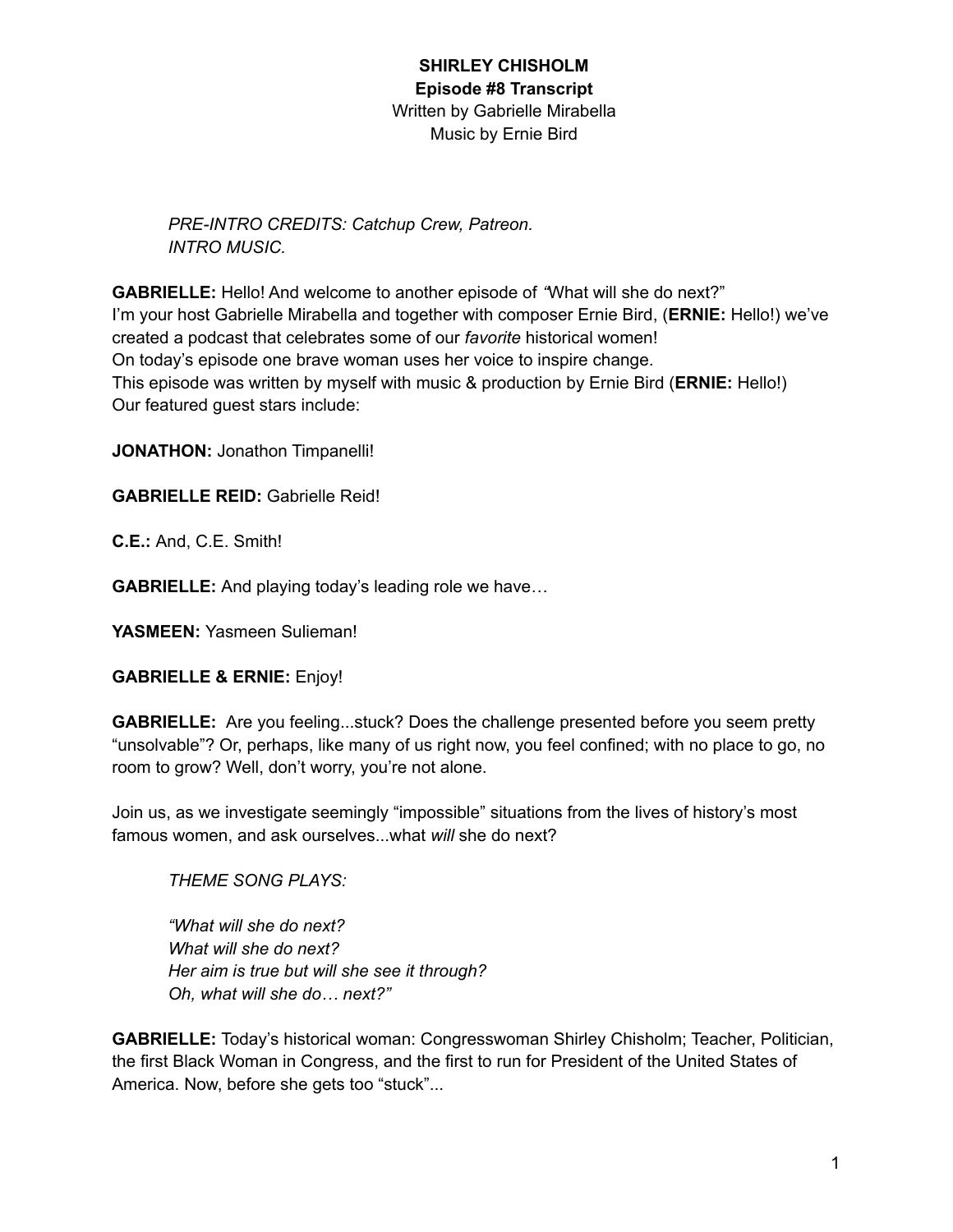**SHIRLEY:** Excuse me. Could we try something *new* this episode? Maybe shake up the system?

**GABRIELLE:** Not at all, Congresswoman Chisholm!

**SHIRLEY**: Thank you. I'll take it from here… Like she said, my name is Shirley Chisholm. And, I'm here to prove how everyday citizens, just like yourselves, have the power to stand up for what's right, and the power to make change happen. But before we do all that, let's *first* take a look back…

*(Heading back in time -the sounds of an old radio- static. We hear an early 70's political anthem sung by students.)*

#### **STUDENTS:**

MY VOICE IS YOUR VOICE! MY VOTE IS A VOTE FOR THE FUTURE! THE FUTURE… THE FUTURE...

*(The radio station changes. We are in a different setting.)*

**SHIRLEY:** I was born on November 30th, 1924 in Brooklyn, New York. My parents, Charles and Ruby St. Hill were both immigrants from the island country of Barbados. Not long after I came along, I was joined by my two little sisters Muriel and Odessa.

I just loved to learn! By the time I had finished high school I was top of my class. And, after that, Brooklyn College where I studied to become a teacher.

After graduation I began searching for employment. But, although I had graduated with top marks, finding a job proved difficult. Back in the 1940's, employment opportunities for women were scarce, and even more so for women of color.

**DIRECTOR:** Thank you for coming in, Miss. I'll see you out now... **SHIRLEY:** Did I get the job? **DIRECTOR:** Pardon? **SHIRLEY:** I have everything you need; the skills, the education, the talent... **DIRECTOR:** Yes, but… **SHIRLEY:** At least give me a try. **DIRECTOR:** Let me be frank, dear. This is a *leadership* position and you look, well... *too young.* **SHIRLEY:** Alright. Let *me* be frank. I think you're wrong.

**SHIRLEY:** Well, I got the job. Director of daycare centers all across New York.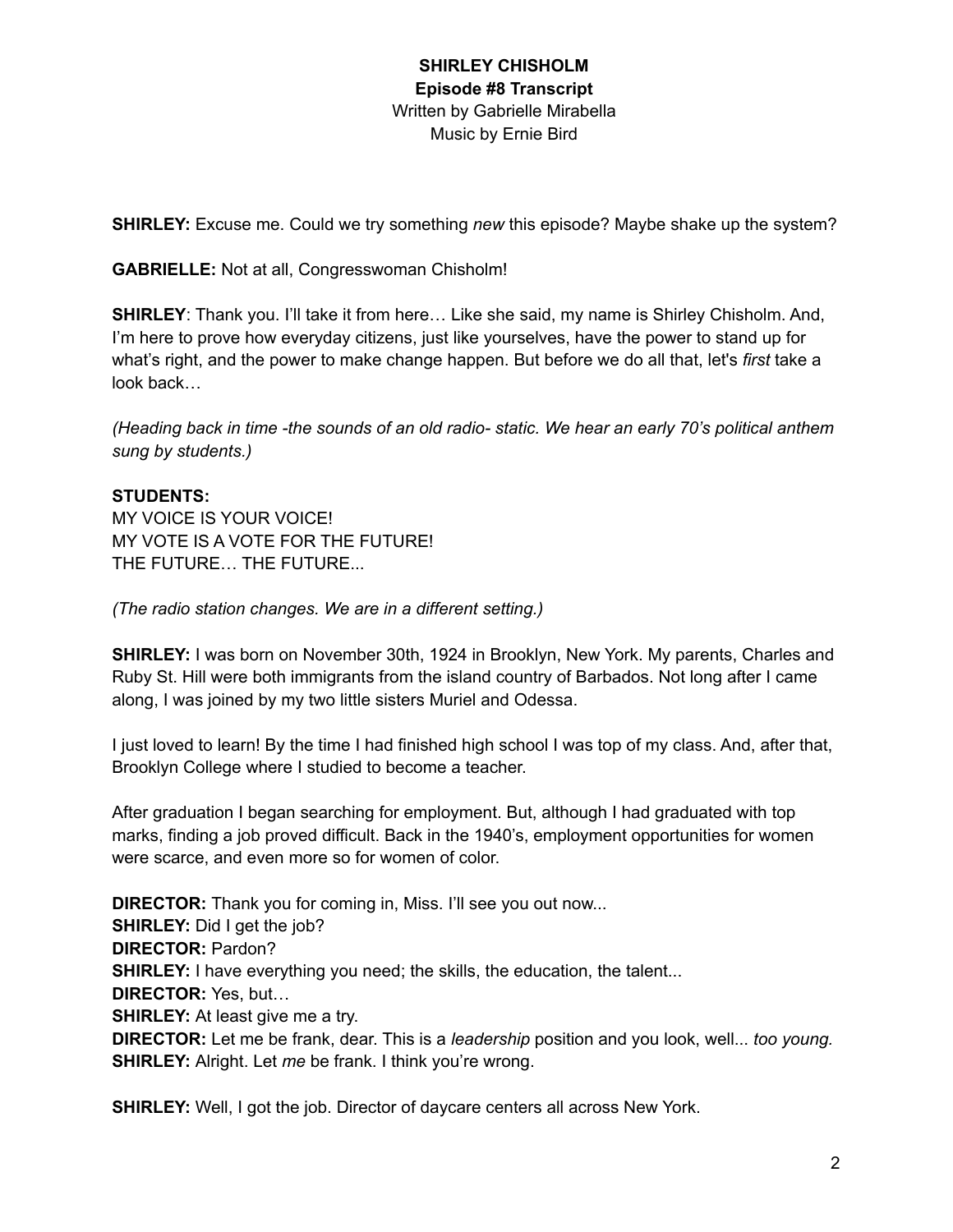Education was my passion. It gave me purpose and joy. But, it also gave me insight into the lack of resources available to the Black and Puerto Rican families of my city. I knew this was wrong and I knew it had to change! But, it would be a few more years before I figured out how.

*(The radio changes. We are in a different setting.)*

Let's fast forward to the 1960's. We're still in Brooklyn. But, I'm a bit older, and I'm ready to make change happen. That's why we're *here*: The 17th District Democratic Club. A group where, once a month, residents are able to speak with their elected officials, members of the State Assembly.

**ASSEMBLYMAN:** Go ahead. What's your question?

**SHIRLEY:** The Assemblymen sat high on a platform while, one by one, the residents approached the microphone.

*(Mic feedback.)*

**CITIZEN #1:** Sir, sanitation continues to skip our block. They drive right past us on their way to the white communities…

**CITIZEN #2:** I've been without work for months now. All I ask for is an opportunity.

**SHIRLEY:** While the residents spoke, the assemblymen sat, quietly listening. And, then, do you know what they did next? ...Absolutely nothing.

**ASSEMBLYMAN:** We'll deal with all this next meeting…Goodnight!

*CITIZEN #1 & #2 sigh/groan.*

**SHIRLEY:** So, the next meeting, I decided to do something. I walked right up to the microphone, and I spoke.

**ASSEMBLYMAN:** Yes, Miss. What's your question?

*SHIRLEY SINGS.*

**SHIRLEY:** WHAT IS THE USE OF THIS COUNCIL?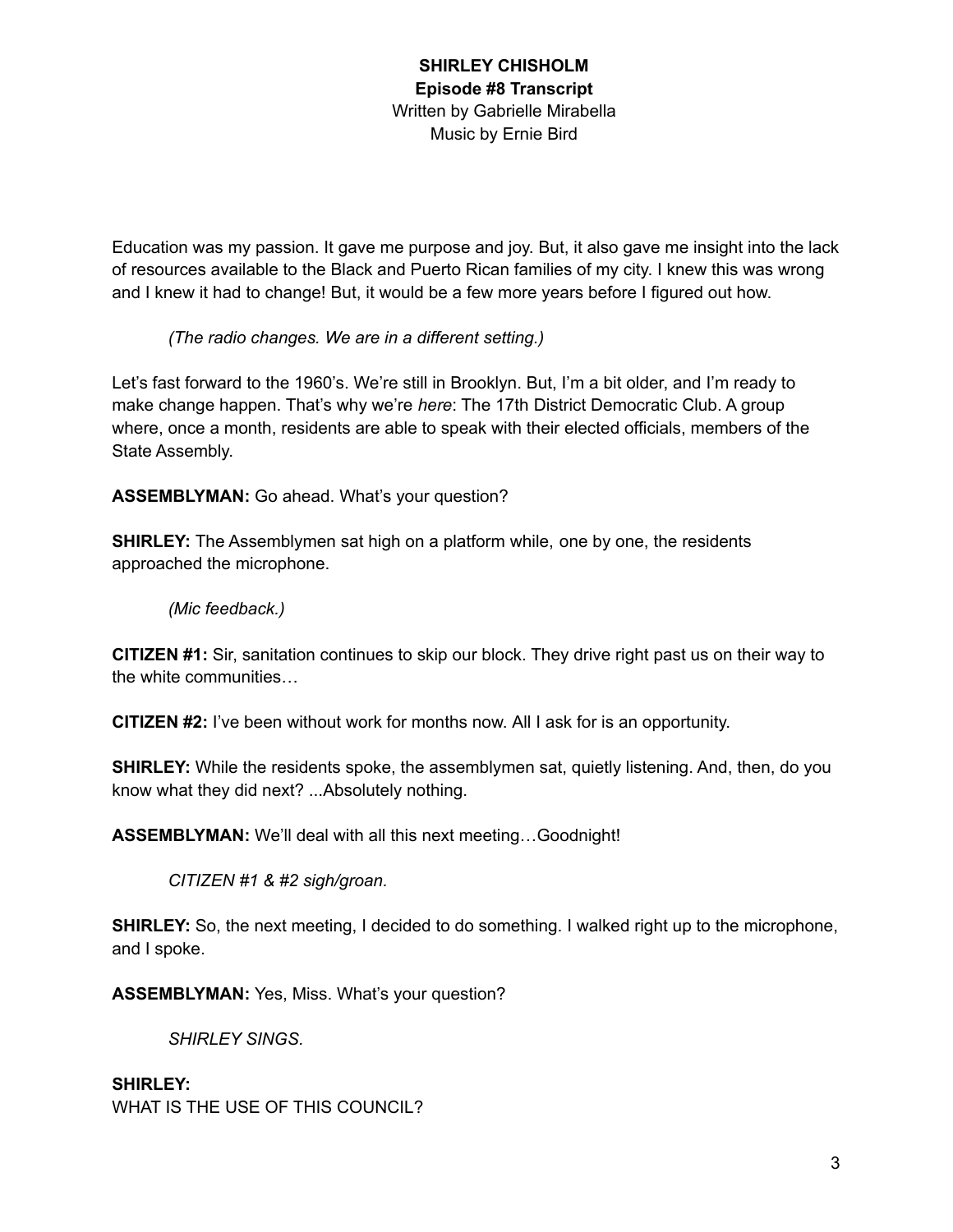#### **ASSEMBLYMAN:** *Excuse me?*

**SHIRLEY:** WHY WON'T ANYTHING GET DONE?

**ASSEMBLYMAN:** One question at a time!

#### **SHIRLEY:**

I WOULD MAKE YOURSELVES COMFORTABLE, COUNCILMEN. I'VE ONLY JUST BEGUN.

THE PEOPLE OF THIS CITY WAIT PATIENTLY, QUIETLY. YET, ALL THEY SEEM TO HEAR IS, *"WAIT YOUR TURN."* WHILE THE LEADERS OF THE BOARD SIT PASSIVELY, SILENTLY. AS IF THE PROBLEMS OF THE PEOPLE WEREN'T THEIR CONCERN!

YOU MADE A PROMISE TO KEEP THIS CITY SAFE AND FREE, AND, IF WE CANNOT COUNT ON YOU, THEN IT MIGHT AS WELL BE ME!

OH, WHEN SOMETHING BREAKS, YOU FIX IT! IF YOU STEP IN A MESS, DO NOT DISMISS IT! THE WAY IT WAS DOESN'T WORK ANYMORE… SO, WHY NOT SO, WHY NOT SO, WHY NOT TRY SOMETHING NEW?

> *(The crowd claps) (Shirley's narration continues)*

**SHIRLEY:** After I spoke that night, do you know what the assembly did next? They actually did their jobs!

#### **CITIZEN #1 + CITIZEN #2:** Finally!

**SHIRLEY:** And, over the next few years, I worked with other women of the group to raise money for the community. Women were the backbone of the club, yet we weren't allowed to handle our own money. You bet I spoke to the council again. But, this time I wasn't alone.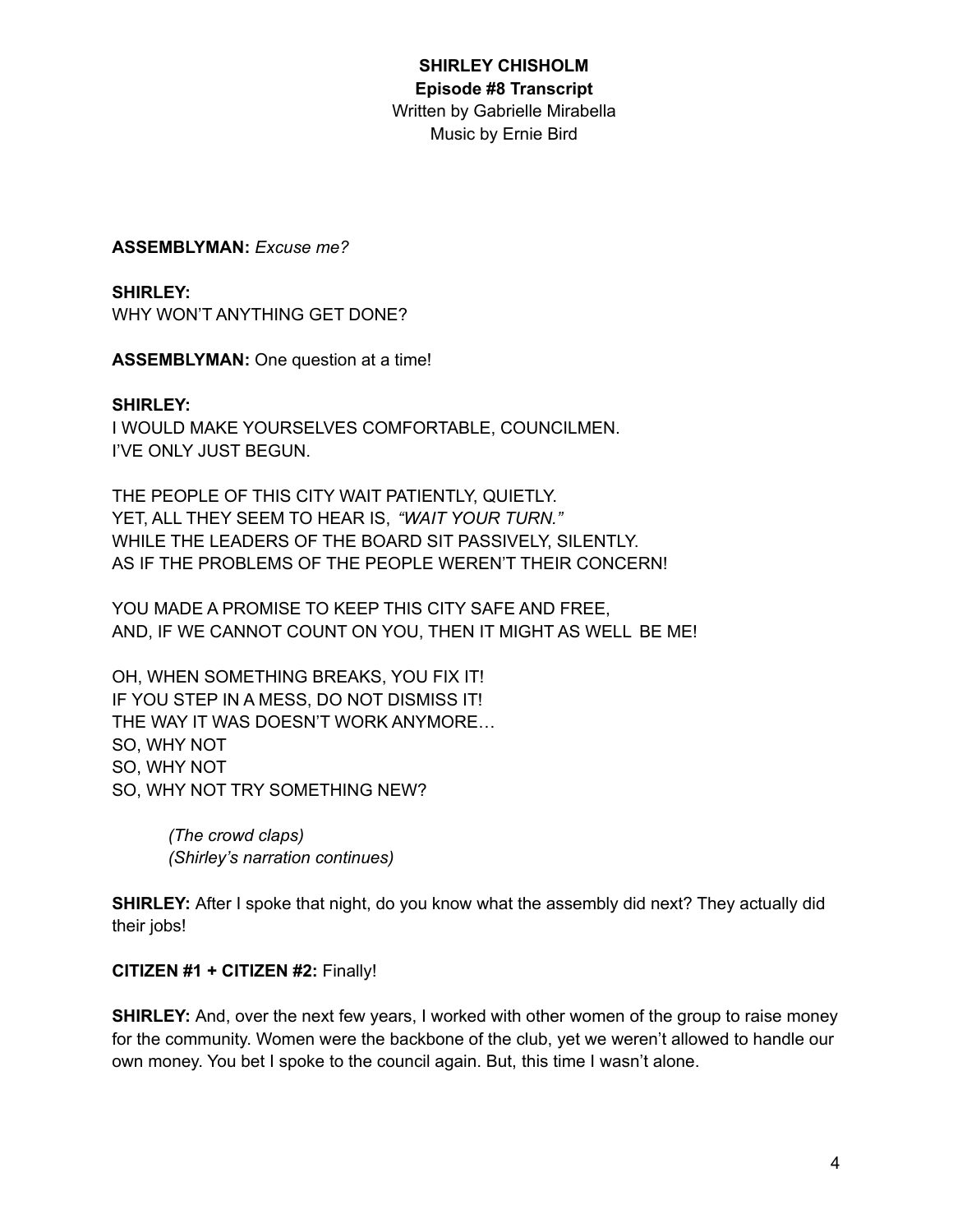**SHIRLEY:** WHAT IS THE USE OF THIS INSULT?

**WOMAN #1:** Tell them, Shirley!

**SHIRLEY:** WITHOUT US, NOTHING WOULD GET DONE!

#### **ASSEMBLYMAN:** *Ladies!*

## **SHIRLEY+WOMEN:**

PLEASE MAKE YOURSELVES COMFORTABLE, GENTLEMEN. WE'VE ONLY JUST BEGUN.

**SHIRLEY:** THE WOMEN IN THE ROOM WORK TIRELESSLY. ENDLESSLY. *(WOMEN: ENDLESSLY.)* **SHIRLEY:** YET, ALL THEY SEEM TO HEAR IS, *"KEEP YOUR PLACE". (WOMEN: TELL ME, WHAT'S A WOMAN'S PLACE?)* **SHIRLEY:** THESE WOMEN HAVE SO MUCH TO OFFER US. LUCKY US! **SHIRLEY+WOMEN:** SO, IT'S TIME WE TOOK UP JUST A BIT MORE SPACE!

**SHIRLEY:** YOU HAVE A DUTY, YOU HAVE THE PEOPLE'S TRUST. **SHIRLEY+WOMEN:** BUT, IF THEY CAN'T RELY ON YOU, THEN I GUESS IT'S UP TO US!

'CAUSE, WHEN SOMETHING BREAKS, YOU FIX IT! IF YOU STEP IN A MESS, YOU CAN'T DISMISS IT! THE WAY IT WAS DOESN'T WORK ANYMORE. SO, WHY NOT SO, WHY NOT SO, WHY NOT SOMETHING NEW?

**SHIRLEY:** The women of Brooklyn joined forces that day and won. And, in 1964 they elected me as their New York State Assemblywoman.

**WOMAN #1:** Yay, Shirley!! Woo!

**SHIRLEY:** My work in Albany was important, but to truly change the broken system in New York, I had to go farther. So, in 1969 I ran for Congress. People shook their heads. A Black Woman had never done it before! But, what they didn't realize was that I wasn't running alone.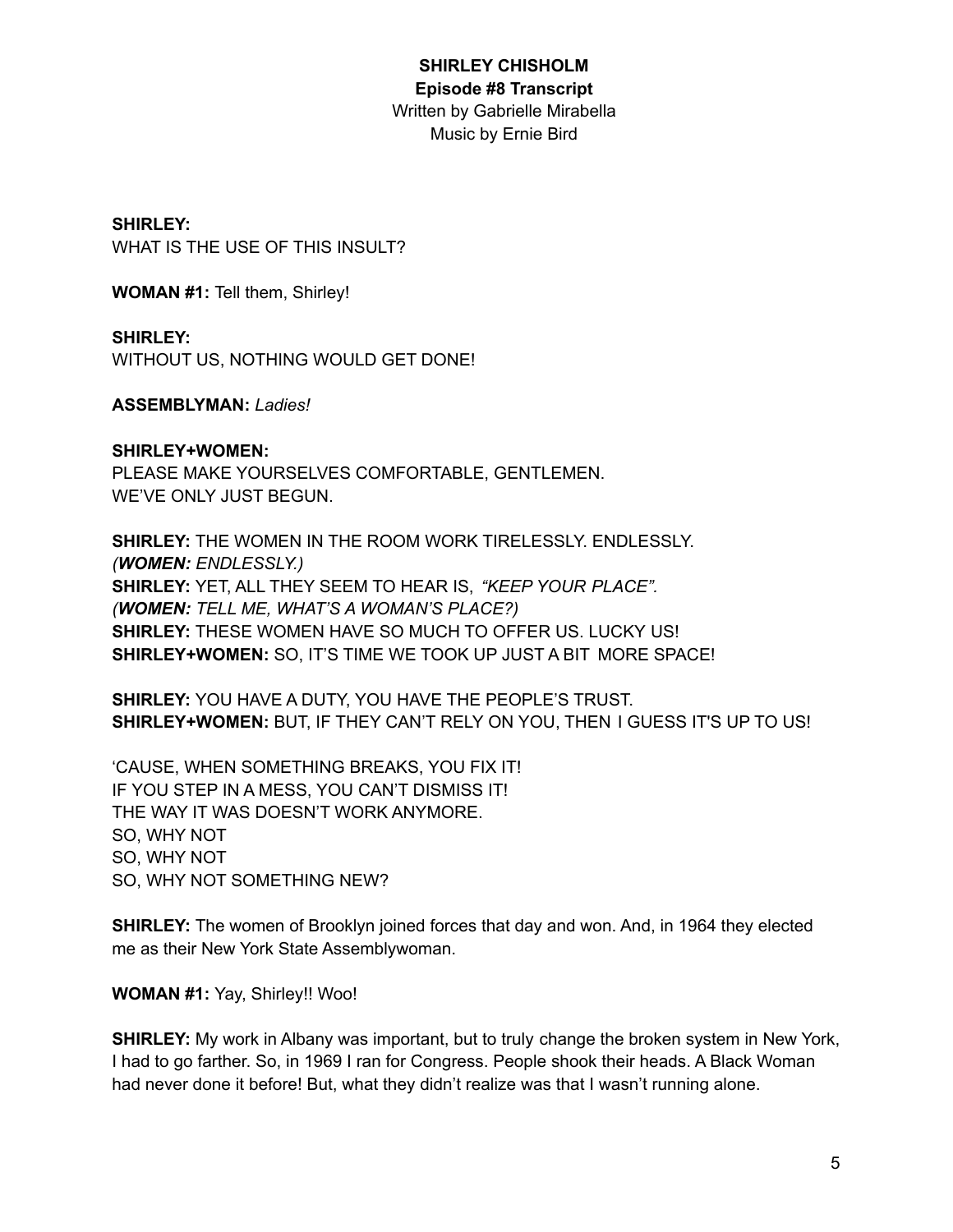# **SHIRLEY CHISHOLM Episode #8 Transcript** Written by Gabrielle Mirabella

Music by Ernie Bird

*(Shirley on the streets of Brooklyn.)*

#### **SHIRLEY:**

MY VOICE IS YOUR VOICE! MY VOTE IS A VOTE FOR YOUR FUTURE. I SPEAK ONLY FOR YOU. NEW YORK, I AM HERE WITH YOU!

*(People begin to gather around Shirley.)*

**PEOPLE:** MY VOICE IS YOUR VOICE… **SHIRLEY:** LET THEM HEAR OUR VOICES! **PEOPLE:** MY VOTE IS A VOTE FOR THE FUTURE… **SHIRLEY:** I AM HERE FOR YOU! NEW YORK… **PEOPLE:** THE WORLD CANNOT CHANGE **SHIRLEY+PEOPLE:** WITHOUT ME AND YOU!

**SHIRLEY:** And, do you know what the people of my district did next? They elected me as their Congresswoman.

#### **SHIRLEY + PEOPLE:**

THE WAY IT WAS DOESN'T WORK ANYMORE! SO, WHY NOT SO, WHY NOT SO, WHY NOT TRY SOMETHING NEW?

**SHIRLEY:** I entered my first year of Congress fighting! They even gave me a nickname, "Fighting Shirley Chishom." Has a nice ring to it.

Now, the first thing you do when you enter Congress is to be assigned a "committee"; A group that focuses on one very important issue.

*(The hit of a gavel. Men convening, talking, laughing.)*

**SPEAKER:** Committee assignments are on their way.

**SHIRLEY:** I couldn't wait to hear my assignment! Would I be on the Education committee? Or Housing? Employment? How best could I help the people of New York City?

**SPEAKER:** Congresswoman Chisholm?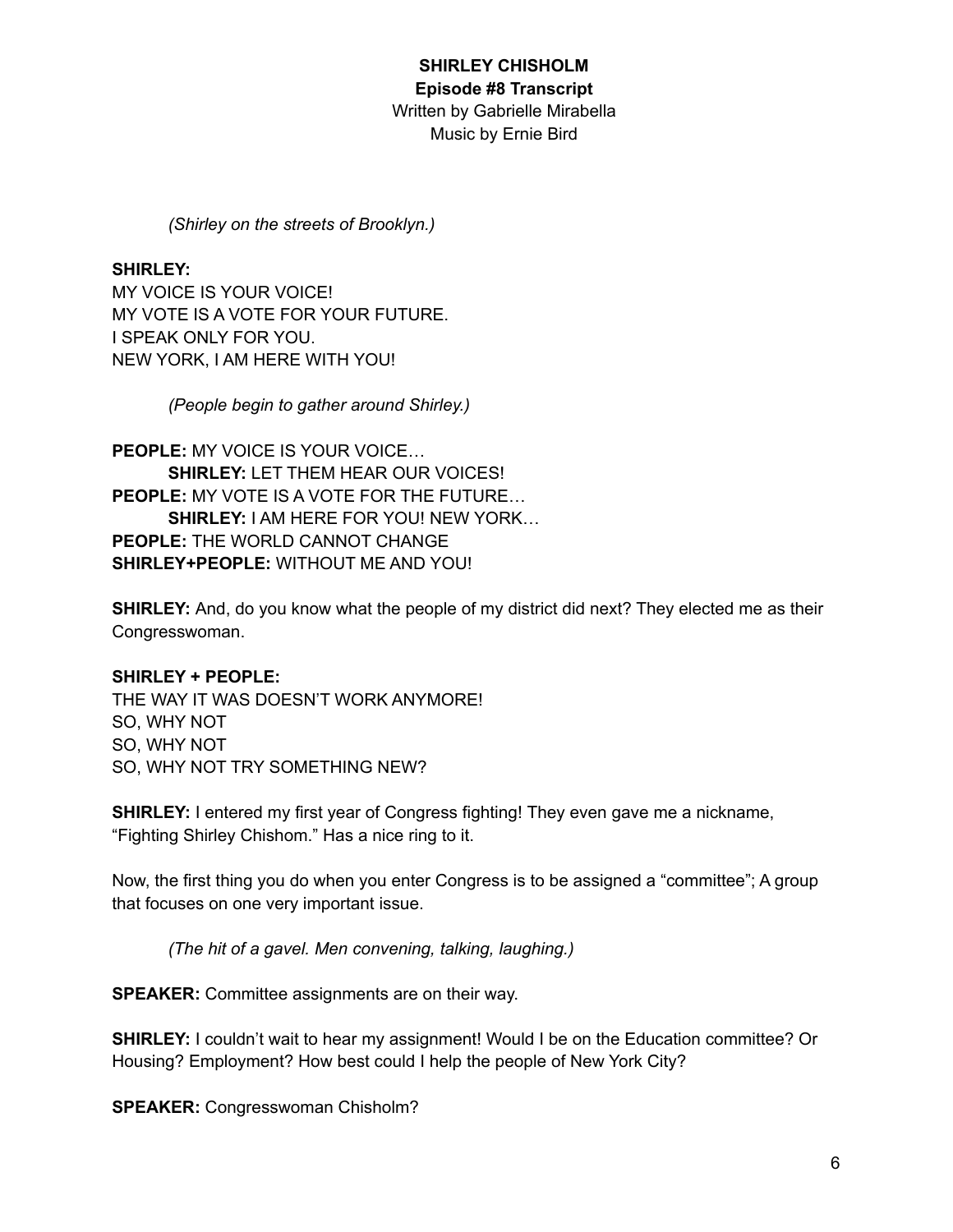**SHIRLEY:** Yes, Speaker McCormack! I'm here!

**SPEAKER:** Let's see where they've put you...*(reading)* huh…well, I don't know how many cows they have in Brooklyn, but you've been assigned to... Agriculture!

*(The hit of a gavel. Men convening, talking, laughing.)*

**SHIRLEY:** *Agriculture?*

*TRANSITION MUSIC.*

**SHIRLEY:** Did you say *Agriculture?*

**SPEAKER:** Yes, Congresswoman. That is your assignment.

**SHIRLEY:** But! ...But, I can't help the people of Brooklyn through *farming!*

*(The men grumble in confusion.)*

**REP. GILBERT:** *(kindly)* Congresswoman, may we speak for a moment?

**SHIRLEY:** Representative Jacob H. Gilbert of the Bronx pulled me aside, guiding me towards his office.

**REP. GILBERT:** I know it's frustrating, Shirley. But, new members rarely get what they want.

**SHIRLEY:** This is not about what I *want*. This is about what's best for the people I represent. Don't you see that?

**REP. GILBERT:** I do. But, this isn't Brooklyn. If you break the rules in Washington, there's no coming back... It's just the way it is.

**SHIRLEY:** But..!

**REP. GILBERT:** Just *think* about it and come back in when you're ready.

*(Shirley is alone with her thoughts.)*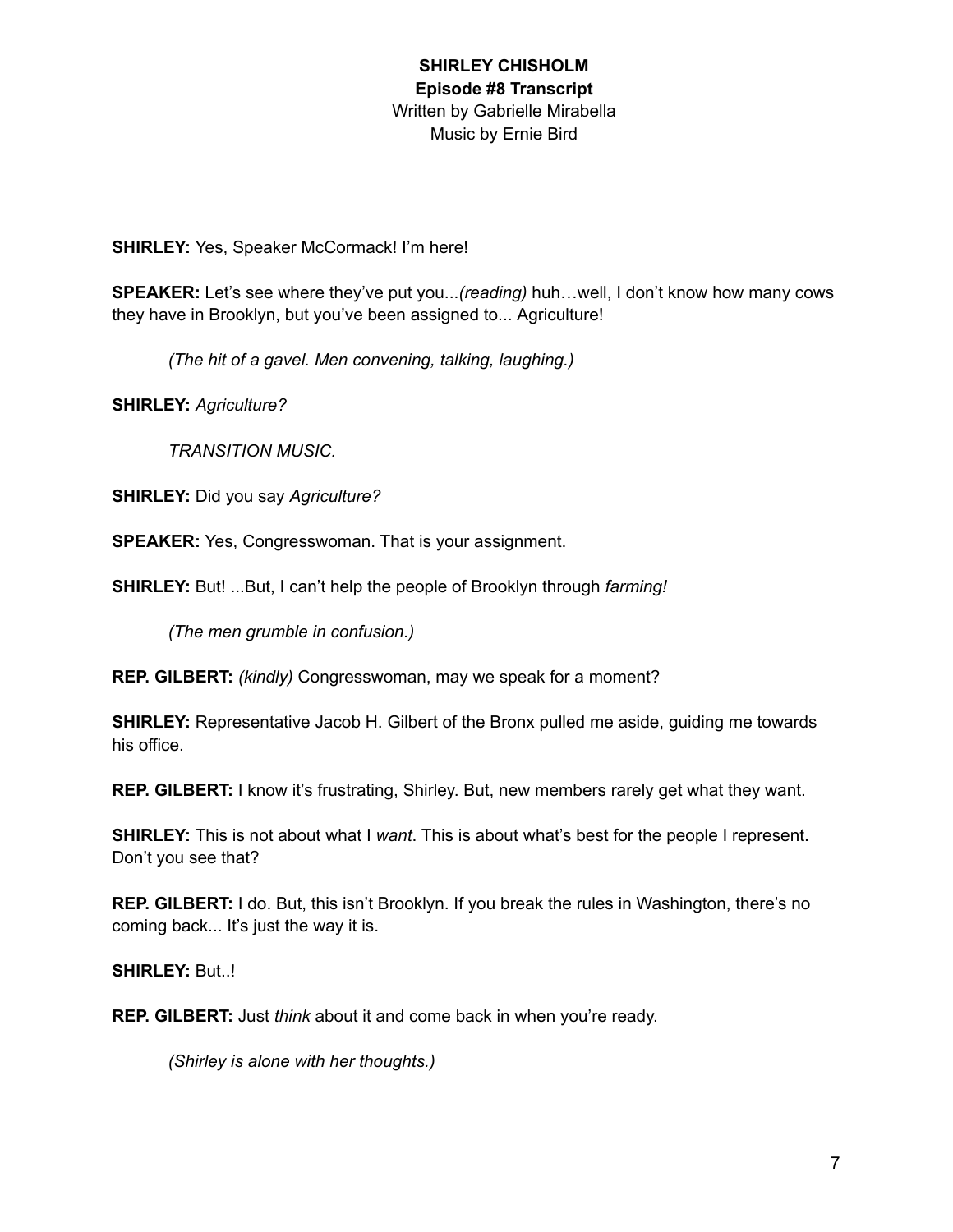**SHIRLEY:** If I fight this I could risk my entire political career...But, if I don't fight for what's right, I risk so much more…What will I do?

#### *UPBEAT MUSIC.*

**GABRIELLE:** Good question, Congresswoman...What *will* you do? But, before we find out, let's first take a look at her options…. Will Shirley choose option 1?

**SHIRLEY:** Fine! They can have this one. But, in a few years, I'll really make a difference!

**GABRIELLE:** Or, will she choose option 2?

**SHIRLEY:** Agriculture doesn't sound *terrible*. Maybe I'll move to a farm!

*(Cow moo.)*

**GABRIELLE:** Or, will she choose option 3?

**SHIRLEY:** The only reason I'm here is because of the people I serve. No way am I keeping quiet.

**GABRIELLE:** Now that we can clearly see her options, which one do YOU think she will choose? Take a moment to think it over…

*THINKING MUSIC.*

**GABRIELLE:** Alright, got your answer? Now, let's find out which option she will choose.

*(The hit of a gavel as men talk, laugh.)*

**SPEAKER:** Take your seats! We're back... I'd like to first look at this newest legislation...

*(The sounds of men are hushed by high heels walking across the floor.)*

**SPEAKER:** *(confused by the silence)* What? What's happening?

*(The sound of microphone feedback.)*

**SHIRLEY:** Mr. Speaker, I have something to say.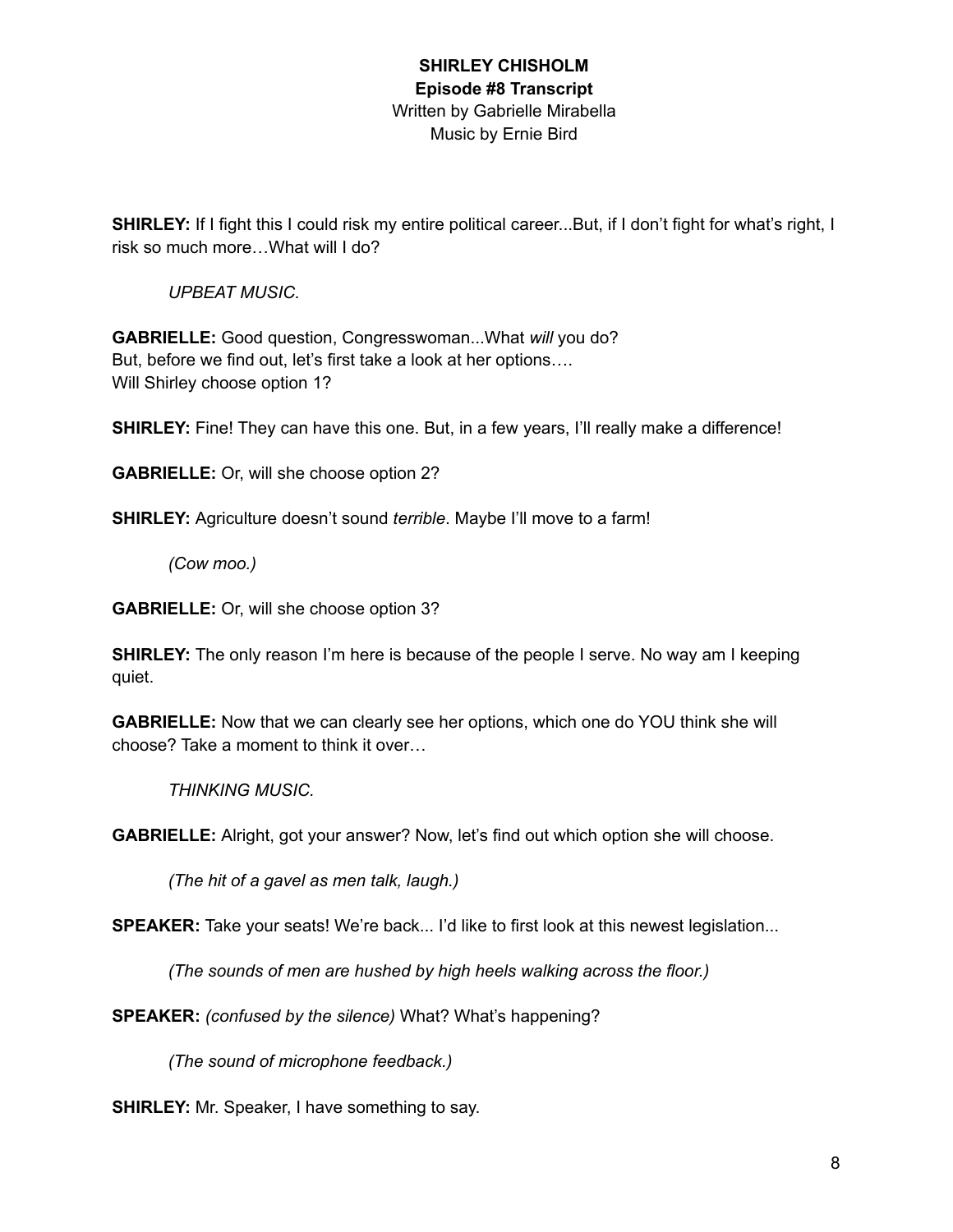**SPEAKER:** This is highly irregular, Congresswoman.

**SHIRLEY:** Not for me it isn't.

My fellow members of Congress: I think it would be hard to imagine an assignment that is less relevant to my background or to the needs of the predominantly Black and Puerto Rican people who elected me, many of whom are unemployed, hungry and badly housed, than the one I was given. Therefore I officially reject my committee assignment.

**SHIRLEY:** And, do you know what Congress did next? They changed my assignment. And, from that day on it was clear exactly *who* I was fighting for...

**PEOPLE:** MY VOICE IS YOUR VOICE… **SHIRLEY:** THEY WILL HEAR OUR VOICES! **PEOPLE:** MY VOTE IS A VOTE FOR THE FUTURE… **SHIRLEY:** I AM HERE FOR AMERICA… **PEOPLE:** THE WORLD CANNOT CHANGE **SHIRLEY+PEOPLE:** WITHOUT ME AND YOU!

# **SHIRLEY:**

CAUSE WHEN SOMETHING BREAKS YOU FIX IT IF YOU STEP IN A MESS DO NOT DISMISS IT. IF THE WAY IT WAS DOESN'T WORK ANYMORE… THEN WHY NOT THEN WHY NOT THEN WHY NOT TRY SOMETHING NEW?

**GABRIELLE:** Shirley Chisholm was faced with a seemingly impossible situation. But, no matter the consequence, she remained a catalyst for change. So, the next time you feel stuck, I wonder, what will you do next?

*KID'S CORNER MUSIC.*

**GABRIELLE:** At the end of every episode we are featuring a very special guest star...*you!* Today we have Molly from the Small But Mighty Podcast! Molly's podcast is all about kids and making an impact in the world.

**GABRIELLE & ERNIE:** Hi, Molly!